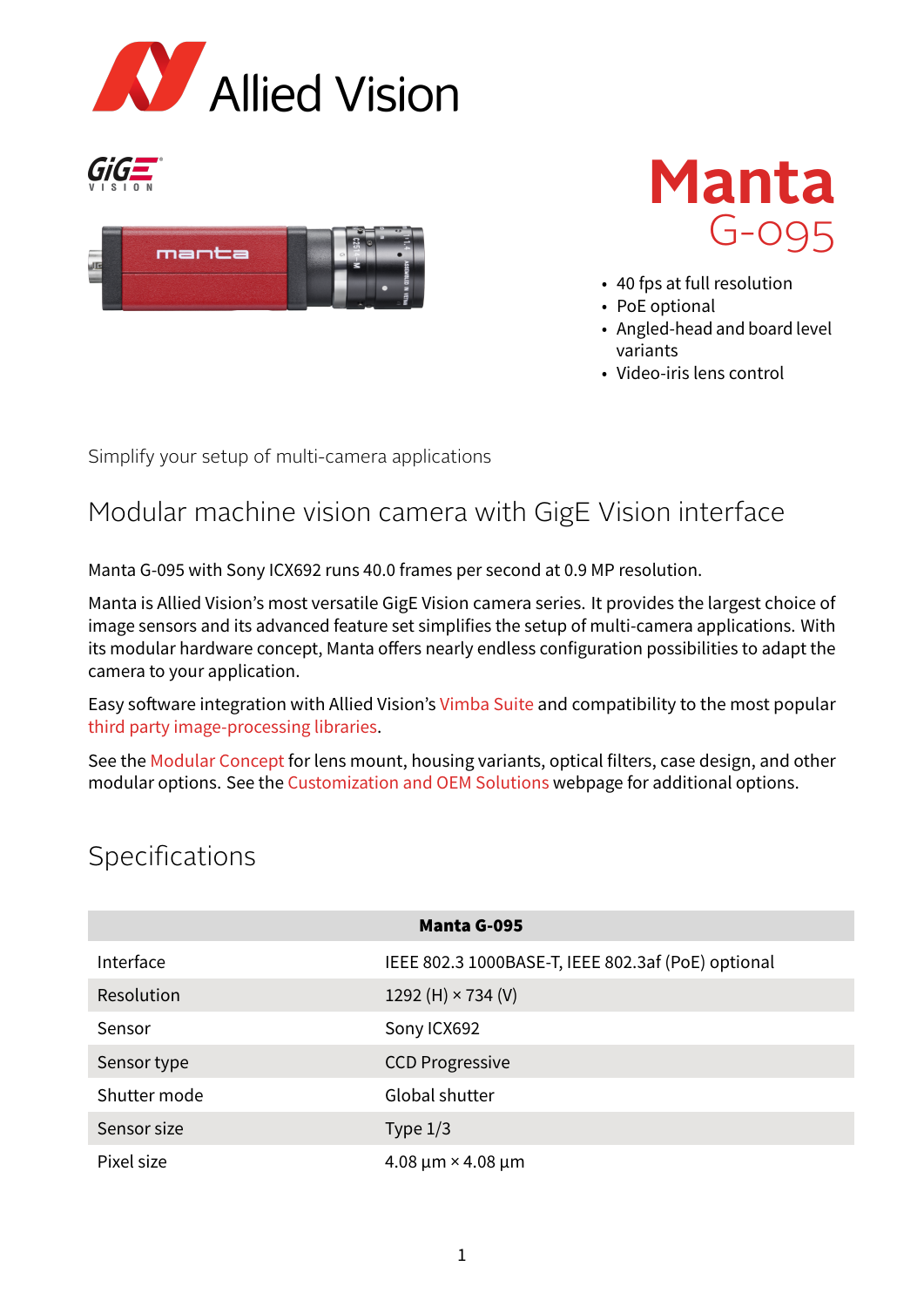

| <b>Manta G-095</b>                            |                                                                                  |  |
|-----------------------------------------------|----------------------------------------------------------------------------------|--|
| Lens mounts (available)                       | C-Mount, CS-Mount                                                                |  |
| Max. frame rate at full resolution            | 40 fps                                                                           |  |
| <b>ADC</b>                                    | 12 Bit                                                                           |  |
| Image buffer (RAM)                            | 32                                                                               |  |
| Output                                        |                                                                                  |  |
| Bit depth                                     | 8/12 Bit                                                                         |  |
| Monochrome pixel formats                      | Mono8, Mono12, Mono12Packed                                                      |  |
| YUV color pixel formats                       | YUV411Packed, YUV422Packed, YUV444Packed                                         |  |
| RGB color pixel formats                       | RGB8Packed, BGR8Packed, RGBA8Packed, BGRA8Packed                                 |  |
| Raw pixel formats                             | BayerRG8, BayerRG12Packed, BayerRG12                                             |  |
| General purpose inputs/outputs (GPIOs)        |                                                                                  |  |
| Opto-isolated I/Os                            | 2 inputs, 2 outputs                                                              |  |
| <b>RS232</b>                                  | $\mathbf{1}$                                                                     |  |
| <b>Operating conditions/dimensions</b>        |                                                                                  |  |
| Operating temperature                         | +5 °C to +45 °C                                                                  |  |
| Power requirements (DC)                       | 8 to 30 VDC AUX or 802.3af PoE                                                   |  |
| Power consumption                             | 3.6 W at 12 VDC; 4.2 W PoE                                                       |  |
| Mass                                          | 200 g; 210 g (PoE)                                                               |  |
| Body dimensions $(L \times W \times H$ in mm) | $86.4 \times 44 \times 29$ (including connectors)                                |  |
| Regulations                                   | CE: 2014/30/EU (EMC), 2011/65/EU (RoHS); FCC Class B;<br><b>CAN ICES-003 (B)</b> |  |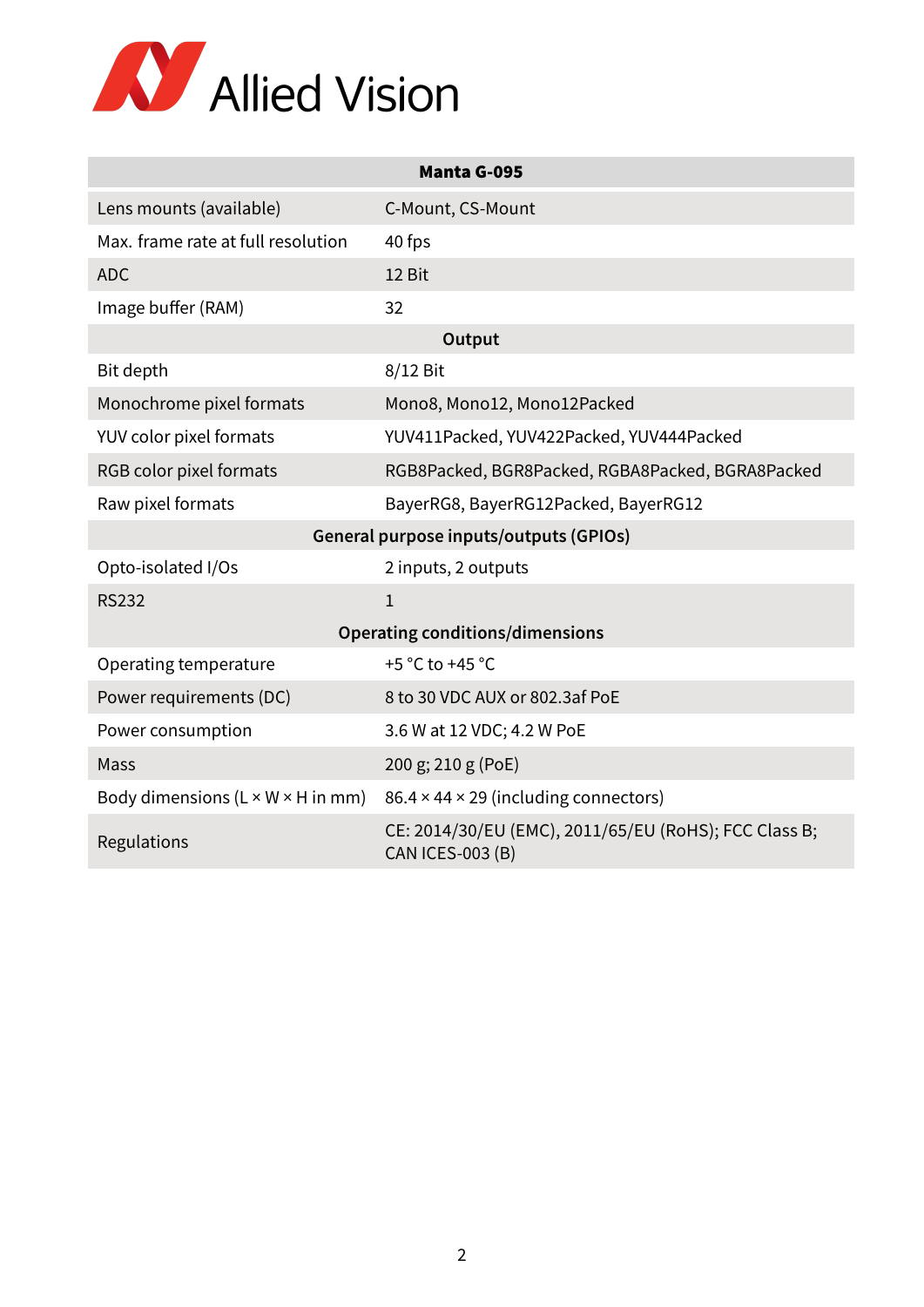

# Quantum efficiency



#### Features

- Video-type auto iris
- Region of interest, separate region for auto features
- Binning
- Decimation
- Auto gain (manual gain control: 0 to 32 dB)
- Auto exposure (45 µs to 60 s)
- Auto white balance
- Look-up tables
- Gamma
- Hue, saturation, color correction
- StreamBytesPerSecond (easy bandwidth control)
- Stream hold
- Sync out modes: Trigger ready, input, exposing, readout, imaging, strobe, GPO
- Event channel
- Chunk data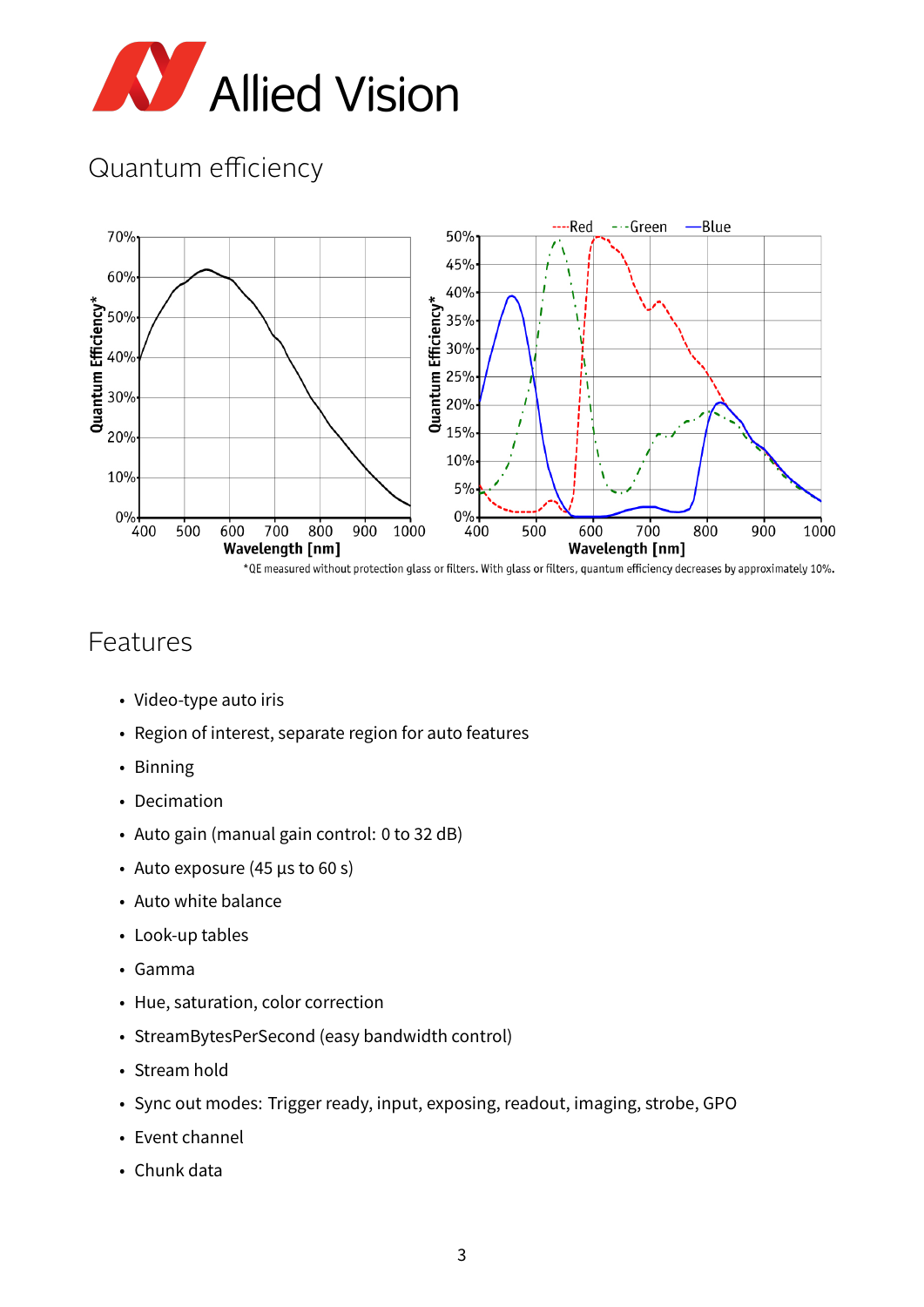

• Storable user sets

# Technical drawing













## Applications

Manta G-095 is a very sensitive color camera with GigE Vision interface and PoE option. Like the other Manta cameras, it includes three separate look-up tables for R, G, and B, angled heads, or boardlevel versions with separate sensor head.

Typical applications:

- Security and Surveillance
- Imaging with low light level